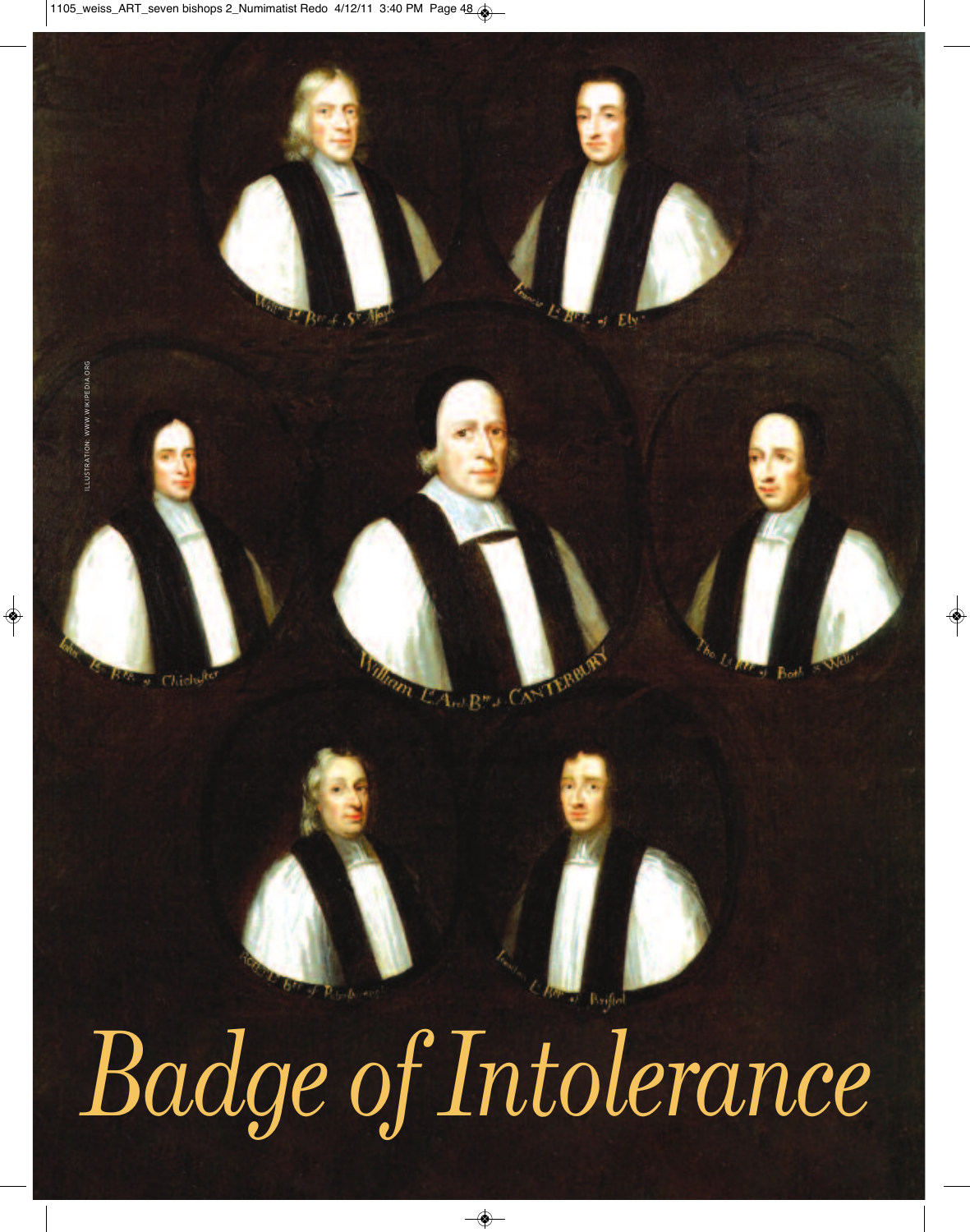**MEDALS** | BY BENJAMIN WEISS | ANA 1210909

Archbishop William Sancroft and seven bishops were honored on a 17th-century medal for their refusal to support religious diversity.

ELIGIOUS BIGOTRY has a long and sordid history, and to this day it remains alive and well. It is spread verbally and through various forms of media, from ancient scrolls to Internet blogs and even medallic art. While medals promoting religious intolerance abound, this article focuses on a specimen related to an incident that occurred in 17th-century England during the reign of James II. *R*

- **ARCHBISHOP WILLIAM SANCROFT** (obverse) and the six bishops (reverse) who supported his refusal to read the Declaration of Indulgence are pictured on a silver medal engraved by George Bower and issued in 1688. Henry Compton, bishop of London, was included on the reverse rendering (center), but was not imprisoned and is not shown in the painting at the left. Actual Size: 51mm

## **Centuries of Intolerance**

Religious prejudice in England dates back as far as the reign of King Edward I, who, in 1290, ordered all Jews expelled from the country. This edict remained in force for almost 400 years, until Oliver Cromwell ruled the Commonwealth as Lord Protector (1653-58).

The long history of conflict between Roman Catholics and Protestants can be traced to the Protestant Reformation, which German priest and theologian Martin Luther initiated in earnest in 1517. The contention between the two Christian denominations for control of the English mon-

archy started during the reign of Henry VIII (1509-47) and continued for more than a century. Unlike in France, where the dominant Catholics persecuted the Protestants, in England the Anglican Church gained the upper hand, resulting in harsh punishments for those who chose not to conform to the church's religious precepts.

# **Religion & The Monarchy**

In 1509 Henry VIII married Catherine of Aragon, the Catholic daughter of Ferdinand II of Aragon and Isabella I of Castile. Their union was intended to solidify an alliance with Catholic Spain. Unfortunately, Catherine could not conceive the son Henry desired, and he determined to divorce her. The Pope, however, forbade the separation. Not easily deterred, Henry broke with the church in Rome in 1534 and established the Church of England, with himself as its head. Many Catholics who refused to acknowledge his "supremacy" were burned at the stake.

Upon Henry's death in 1547, Edward VI (Henry's son with his third wife, Jane Seymour) succeeded to the throne. Edward, a devout Protestant, died after six years of reign. He had willed the crown to Lady Jane Grey to exclude, unsuccessfully, his Catholic half sister, Mary I. (Mary, Henry's daughter with Catherine of Aragon, earned her appellation "Bloody Mary" by having many English Protestants slaughtered.)

Although allegiance to the Pope in Rome was irrevocably severed during Henry VIII's reign, England's more formal separation from Roman Catholicism took place during Elizabeth I's time on the throne. (Elizabeth was the daughter of Henry and his second wife, Anne Boleyn.) Under Elizabeth's auspices, a new branch

◈

MEDAL: BENJAMIN WEISS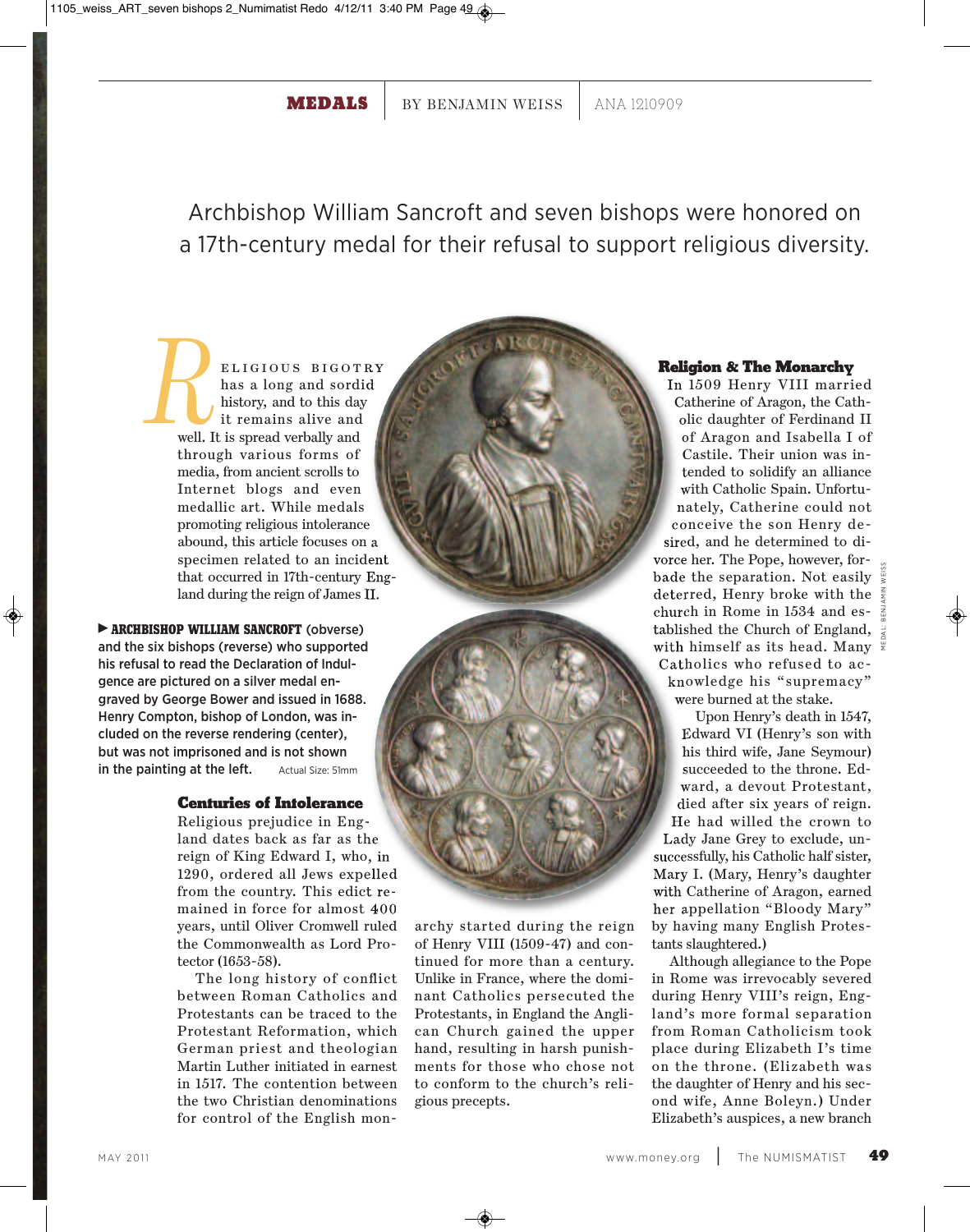*The English Parliament objected to Charles' effort to promote religious tolerance and compelled him to withdraw the Declaration.*



 **ENGLAND'S ACCEPTANCE OF CATHOLICS AND PROTESTANTS** usually depended on who was on the throne. Clockwise, from top left: Henry VIII, Edward VI, Mary I, Elizabeth I, Charles II and James II.

> of Western Christianity, called Anglicanism, developed. By the mid-17th century, the Church of England was independent of the Roman pontiff and comprised a distinct Christian tradition, with theologies, structures and forms of worship representing a middle ground between Roman Catholicism and Protestantism. Other religions were not tolerated by English bishops, who constituted the Church's hierarchy.

> But, in 1672, Charles II of England joined France's Louis XIV in issuing the Declaration of Indulgence. This historic document suspended all penal laws against

Catholic recusants, that is, those who did not attend the Church of England, as well as Protestant dissenters who did not adhere to the Church's doctrine. The English Parliament objected to Charles' effort to promote religious tolerance and compelled him to withdraw the Declaration, replacing it with laws that required anyone entering public service in England to take the Anglican sacrament.

In 1687 Charles' successor, the openly Catholic James II, issued a new Declaration of Indulgence (also known as the Declaration for Liberty of Conscience). The revised law went even further than the one

issued by Charles II in that it exempted Catholics, Protestants, Unitarians, Jews, Muslims and people of any or no faith from penalties based on their religious (or nontheist) convictions. Furthermore, James required his country's bishops to read the document to their parishioners.

William Sancroft (1617-93), the 79th archbishop of Canterbury, took exception to the Declaration and penned a petition against its reading. Sancroft and six of his fellow bishops signed the petition. For this offense, they were confined to the Tower of London until they eventually were acquitted and released.

## **Honoring the Opposition**

Several medals were issued in objection to the bishops' imprisonment. The example shown here, engraved by 17th-century medalist George Bower and titled "Archbishop Sancroft and the Seven Bishops," commemorates and supports the protest staged by William Sancroft, the six bishops and Henry Compton, the bishop of London.

Although James II's Declaration of Indulgence was designed to grant individuals a degree of religious tolerance, the medal promoted the opposite. Clergymen often wore this medal, and others like it, around their necks in support of the bishops, who were considered heroes. As the medal's edge inscription SI FRACTUS ILL-ABATUR ORBIS IMPAUIDOS FERI-ENT RUINÆ ("If the Shattered Universe Were to Fall, the Ruins Would Strike Them Undismayed") suggests, they were unafraid of the penalties inflicted upon them by the Crown. A similar medal struck in Holland intimated that their imprisonment was a tribute, not a disgrace. Apparently then,